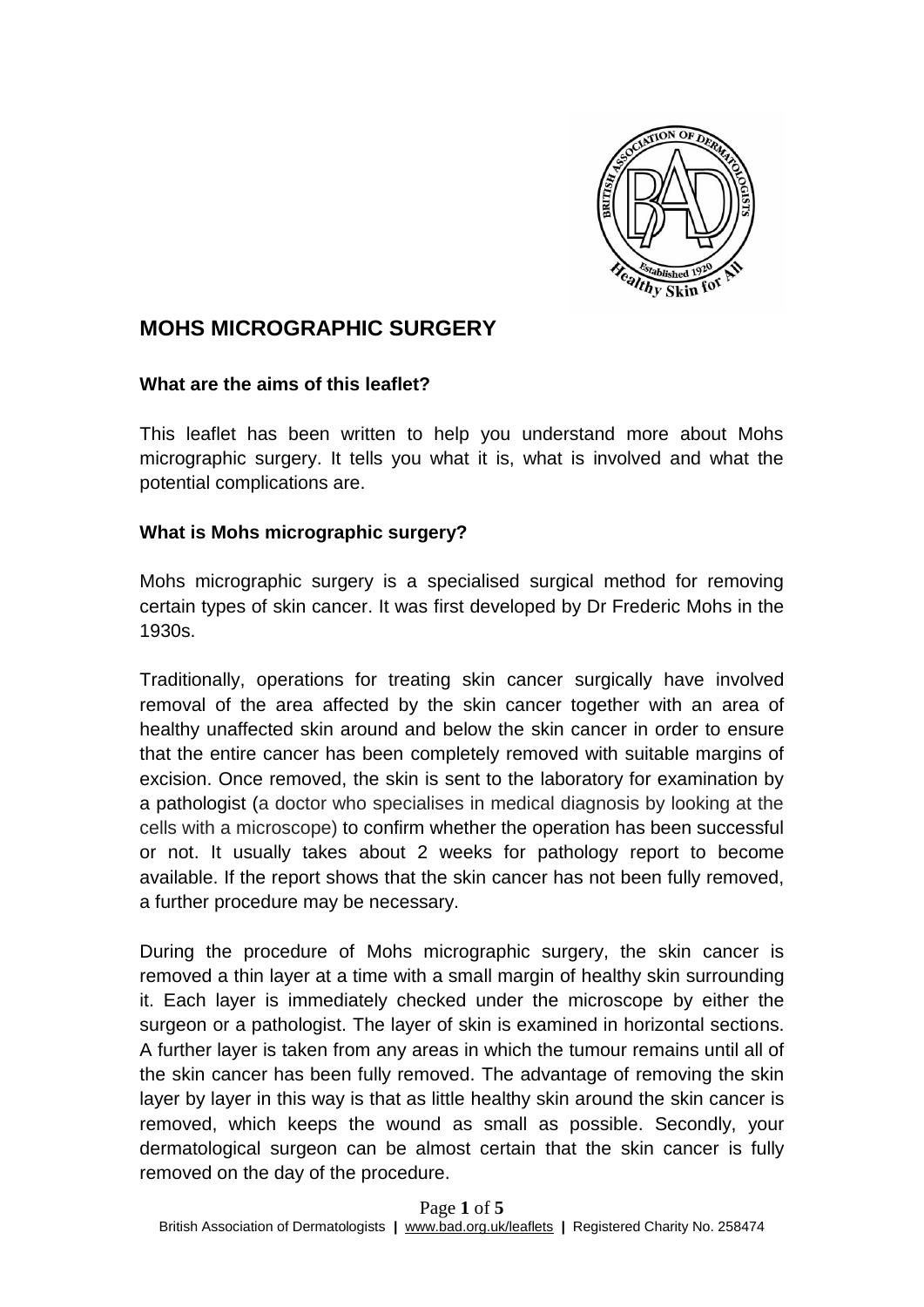## **Who performs Mohs micrographic surgery?**

Only dermatologists or dermatological surgeons who are trained in Mohs micrographic surgery can perform this procedure. This training is additional to that required to become a dermatologist.

Occasionally, support may be given by other specialists, e.g. a plastic surgeon to reconstruct the wound, or a head/neck surgeon to treat the deep component of the cancer.

## **What does the procedure involve?**

The visible skin cancer is outlined with a marker pen and the skin is numbed with a local anaesthetic injection; you will usually be fully awake during the procedure. The tumour is then removed with a small margin of healthy skin around and underneath it. A map of the surgical site and the sections of removed tissue is drawn by the surgeon. This allows the surgeon to know exactly how the removed skin tissue corresponds to the wound so that the correct place for any further surgery can be identified. A dressing is applied and you will be asked to wait. While you wait the removed skin tissue is examined under the microscope to determine whether any of the tumour remains. It can take approximately one hour for the laboratory to process a small skin tissue sample; larger samples may take longer. If tumour is seen at in the skin examined under the microscope, a further layer will be removed from the corresponding area on the wound. The surgeon will know exactly where to find the remaining tumour from the map drawn of the location of tumour. It may be necessary to inject more local anaesthetic before further surgery.

This process is repeated as many times as is necessary until there is no tumour remaining. Sometimes the tumour can be much larger than is visible at first on the surface of the skin.

## **What happens when the entire tumour has been removed?**

There are three main options:

1. At some sites the wound can be left to heal naturally leaving a perfectly good result. This is called healing by secondary intention. If this is done you will be shown how to look after the wound and will be provided with aftercare advice on how to apply or arrange further dressings.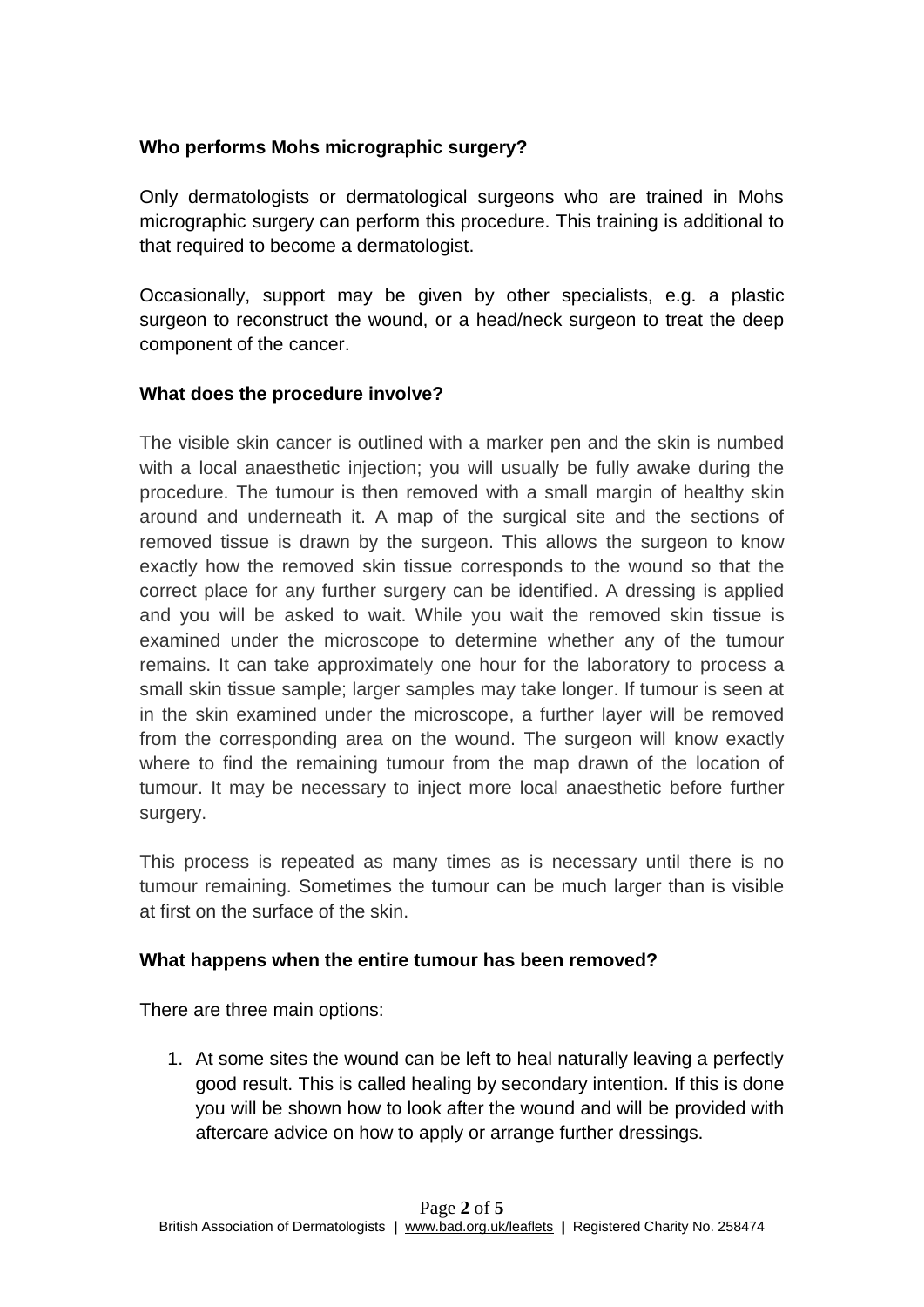- 2. The surgeon may close the wound directly edge to edge with stitches or use a piece of skin from another area as a graft to cover the wound.
- 3. The wound may need to be repaired by another surgeon, e.g. a plastic surgeon or an oculo-plastic surgeon (a doctor who specialises in surgery of the eye and face). This is usually planned before you attend your surgery and may be performed on the same day or within a few days. If the repair surgery is at a later date, dressings will be applied and wound care advice will be given. You will be allowed to go home and return for surgery at a later date.

## **Which conditions can be treated with Mohs micrographic surgery?**

Mohs micrographic surgery is most often used for the removal of a type of common skin cancer known as a [basal cell carcinoma](http://www.bad.org.uk/for-the-public/patient-information-leaflets/basal-cell-carcinoma) (BCC). Your dermatologist may also recommend this technique for the removal of other types of skin cancer, for example [squamous cell carcinoma](http://www.bad.org.uk/for-the-public/patient-information-leaflets/squamous-cell-carcinoma) (SCC). These skin cancers most frequently arise in the head and neck region where minimising surgical wounds is particularly important in order to ensure a good cosmetic outcome. Mohs surgery is sometimes used for other skin cancers.

## **Who is suitable for Mohs micrographic surgery?**

Mohs micrographic surgery is particularly useful in the following circumstances:

- Recurring or previously incompletely removed basal cell carcinomas.
- Infiltrative basal cell carcinomas (where the edges of the skin cancer can be difficult to see so traditional methods risk incomplete removal).
- Basal cell carcinomas in areas where it is cosmetically better to remove as little healthy skin as possible e.g. eyelids, nose, ears, lips.
- Basal cell carcinoma at the site of previous surgery or radiotherapy.
- Very large tumours (where removing as little healthy skin as possible can help minimise the size of the wound).

## **How effective is this treatment?**

The cure rate for Mohs micrographic surgery is high for both primary (new) tumours (up to 99%) and recurrent tumours (up to 95%). This compares to a cure rate of approximately 90% for a primary tumour removed by the traditional surgical methods.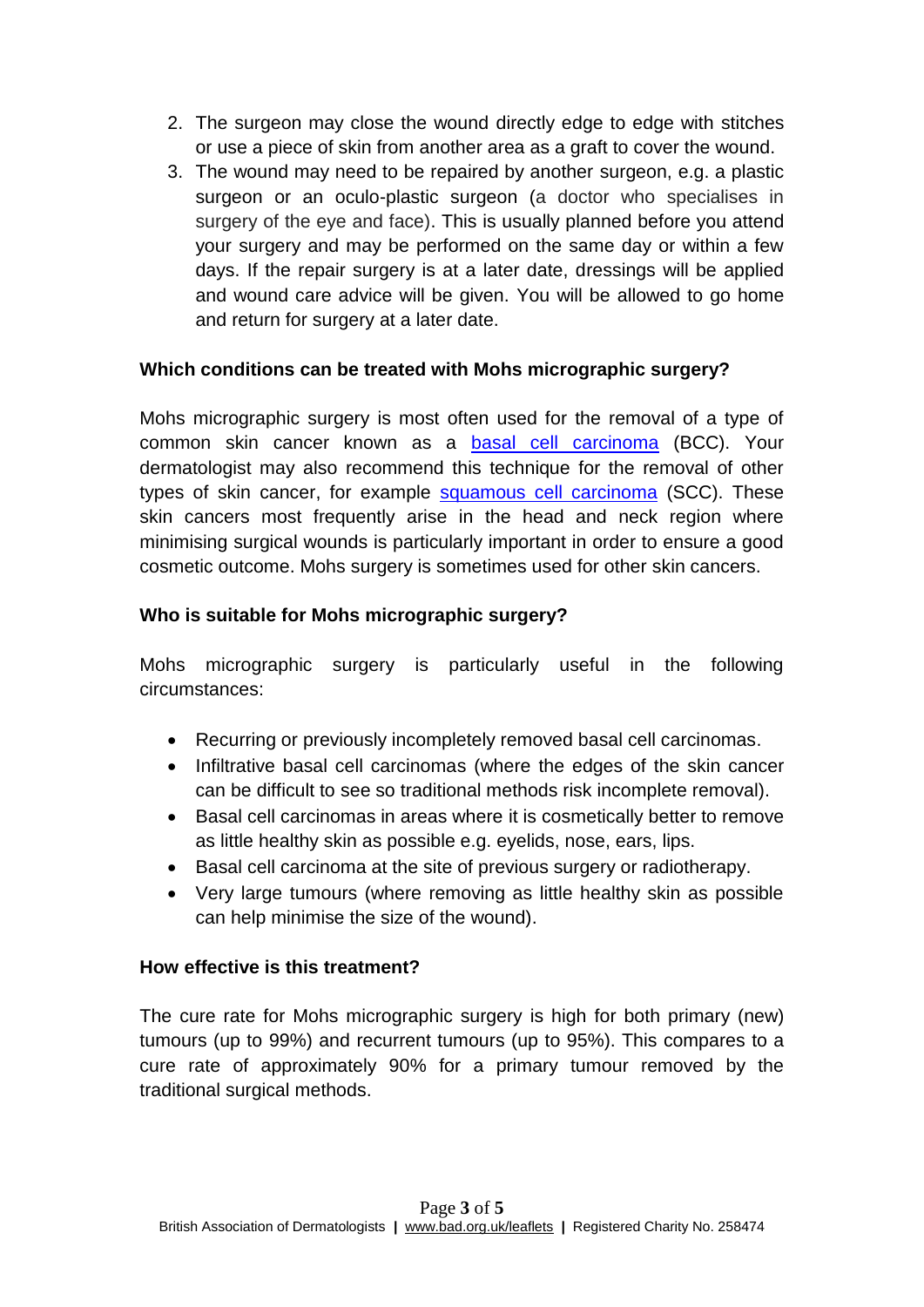# **What are the complications of this treatment?**

All surgical procedures carry some risk. For Mohs micrographic surgery the main risks are listed below:

- *Bleeding/bruising.* Bleeding will be stopped during the surgery but can restart afterwards. It is normal to have bruising that may persist for a while. If you take a blood thinning medication, such as warfarin or aspirin, or if you have a medical condition that causes you to bleed more easily, this should be discussed with your dermatologist before the surgery as it may require additional care during the surgery. It is not always necessary to discontinue your medication but you may be asked to have a blood test before the day of your surgery.
- *Wound infection.* There is a very small risk of developing an infection in your wound. You may be prescribed antibiotics at the time of the surgery if your doctor thinks there is a high risk of infection.
- *Nerve damage.* Small nerves may be cut during the surgery to remove the skin cancer. This can result in numbness which improves over weeks or months as the new nerves grow. Every effort is made to avoid this when removing the tumour; however, in some circumstances it may be unavoidable. Rarely, a nerve that supplies movement to a muscle can be affected resulting in weakness or paralysis of that muscle.

## **How long will I need to stay in hospital?**

You will usually be discharged home on the day of your procedure.

The amount of time that you spend in the hospital on the day will depend on how many layers have to be removed before the skin cancer is fully removed. Another point to consider is how big the tumour is, as very large tumours will take longer to be looked at. You can expect to spend most of a morning or afternoon in the hospital as a general rule.

## **What should I bring with me on the day?**

- Something to occupy your time whilst you await your result.
- Refreshments and sandwiches may be provided but you should check with the hospital team in advance in case you need to bring a packed lunch.

You should inform your doctor of any current medications you are taking, as well as any allergies you may have.